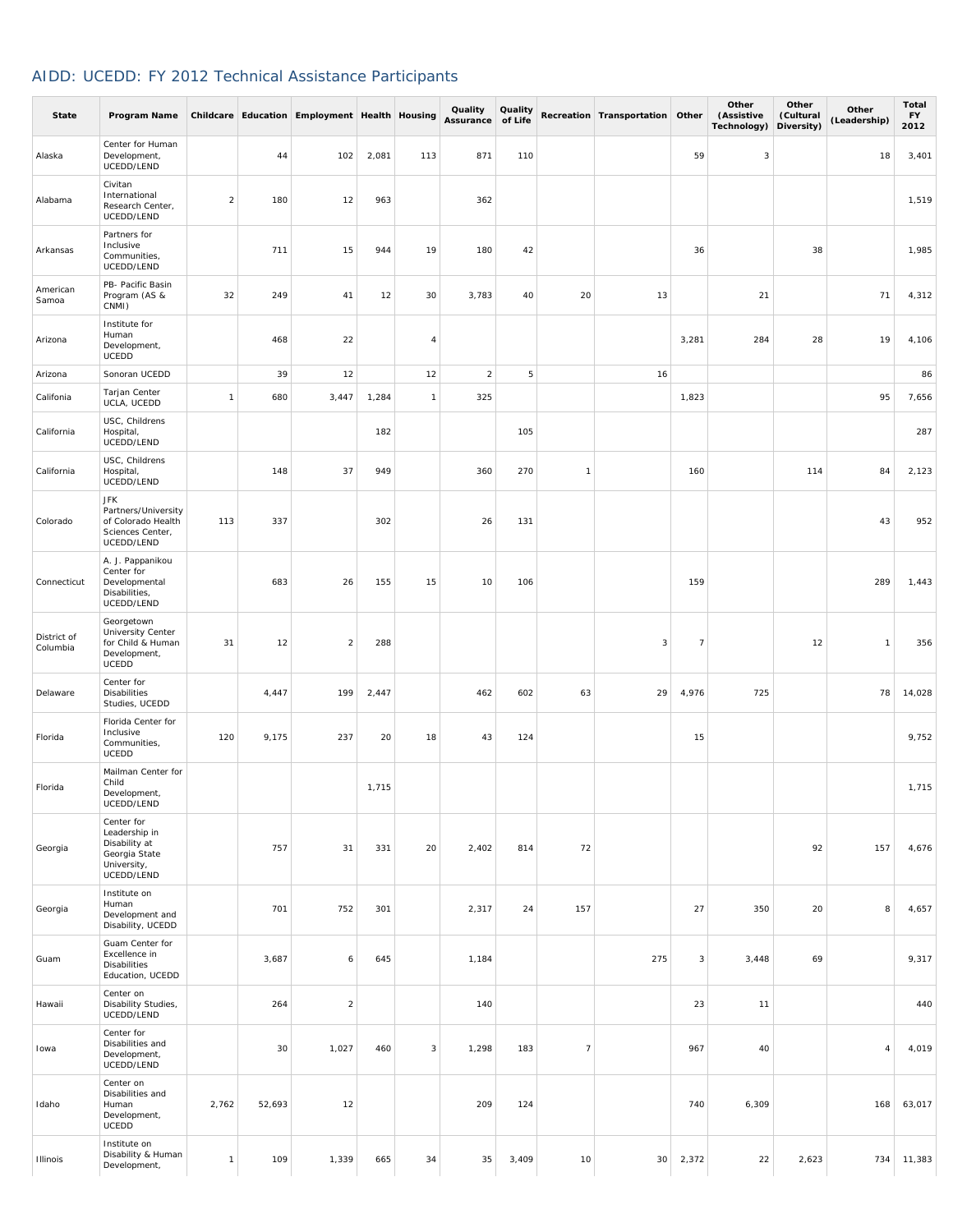|                  | UCEDD/LEND                                                                              |                |        |       |       |       |       |       |             |                |       |       |                |       |        |
|------------------|-----------------------------------------------------------------------------------------|----------------|--------|-------|-------|-------|-------|-------|-------------|----------------|-------|-------|----------------|-------|--------|
| Indiana          | Indiana Institute<br>on Disability and<br>Community,<br>UCEDD                           | 22             | 6,878  | 2,361 | 117   | 84    | 266   | 69    | 76          |                | 722   | 83    | 92             | 69    | 10,839 |
| Kansas           | Schiefelbusch<br>Institute for Life<br>Span Studies,<br>UCEDD/LEND                      |                | 1,564  | 571   | 667   |       | 21    | 33    | 84          |                |       | 150   |                | 170   | 3,260  |
| Kentucky         | Interdisciplinary<br>Human<br>Development<br>Institute, UCEDD                           | 283            | 7,893  | 1,914 | 40    | 6     | 91    | 37    | 5           | 18             | 512   |       | 15             | 199   | 11,013 |
| Louisiana        | Louisiana State<br>University Human<br>Development<br>Center - New<br>Orleans, UCEDD    |                | 160    |       |       |       | 742   |       |             |                | 27    | 139   |                |       | 1,068  |
| Massachusetts    | Institute for<br>Community<br>Inclusion/Boston<br>Children's<br>Hospital,<br>UCEDD/LEND | 10             | 235    | 10    | 1,250 |       | 505   | 474   | 15          |                | 991   |       | $\overline{a}$ | 11    | 3,503  |
| Massachusetts    | Institute for<br>Community<br>Inclusion/Boston<br>Children's<br>Hospital,<br>UCEDD/LEND |                | 302    | 3,616 | 842   |       | 1,421 | 5     |             |                | 2,582 | 56    |                | 470   | 9,294  |
| Maryland         | Kennedy Krieger<br>Institute,<br>UCEDD/LEND                                             | $\mathbf{1}$   | 1,648  |       | 261   | 437   | 214   | 1,665 |             |                | 55    |       |                | 316   | 4,597  |
| Maine            | The University of<br>Maine, Center for<br>Community<br>Inclusion, UCEDD                 | 172            | 186    | 65    | 110   |       | 215   | 127   |             | $\overline{2}$ | 65    | 24    | $\overline{1}$ | 76    | 1,043  |
| Michigan         | Developmental<br>Disabilities<br>Institute, UCEDD                                       |                | 1,825  | 123   | 390   | 21    | 1,446 | 1,672 | 41          |                | 459   |       |                | 35    | 6,012  |
| Minnesota        | Institute on<br>Community<br>Integration,<br>UCEDD/LEND                                 | $\overline{4}$ | 1,370  | 39    | 5     | 75    | 96    | 915   | $\mathbf 2$ |                | 1,616 | 61    | 86             | 16    | 4,285  |
| Missouri         | University of<br>Missouri,<br>UCEDD/LEND                                                | 171            | 101    | 628   | 244   |       | 592   | 400   |             |                | 770   |       |                | 50    | 2,956  |
| Mississippi      | Institute for<br>Disability Studies,<br>UCEDD                                           |                | 907    | 105   | 589   | 3,632 | 137   | 93    | 957         |                | 20    | 387   |                |       | 6,827  |
| Montana          | University of<br>Montana Rural<br>Institute, UCEDD                                      | 33             | 32     | 44    | 670   |       | 125   |       |             |                | 203   | 2,801 |                |       | 3,908  |
| North Carolina   | Carolina Institute<br>for Developmental<br>Disabilities,<br>UCEDD/LEND                  |                | 1,808  |       | 1,272 |       | 526   | 6     |             |                | 60    | 94    |                | 241   | 4,007  |
| North Dakota     | North Dakota<br>Center for Persons<br>with Disabilities,<br>UCEDD                       | 16             | 685    | 76    | 490   | 973   | 1,319 | 638   |             | 15             | 49    | 38    | 10             | 2,804 | 7,113  |
| Nebraska         | Munroe-Meyer<br>Institute of<br>Genetics &<br>Rehabilitation,<br>UCEDD/LEND             | 20             | 1,069  | 20    | 477   | 66    | 242   | 31    |             |                | 922   | 143   | 41             | 164   | 3,195  |
| New<br>Hampshire | Institute on<br>Disability, UCEDD                                                       |                | 649    | 103   | 184   |       | 150   | 18    |             | $\overline{7}$ | 840   | 10    | $\mathbf{1}$   | 88    | 2,050  |
| New Jersey       | The Elizabeth M.<br>Boggs Center on<br>Developmental<br>Disabilities,<br>UCEDD          |                | 11,625 | 461   | 857   |       | 5,658 |       |             |                |       |       |                |       | 18,601 |
| New Mexico       | Center for<br>Development &<br>Disability,<br>UCEDD/LEND                                | 200            | 17,753 | 85    | 2,623 |       | 354   | 1,162 | 42          |                | 14    | 32    | $\overline{4}$ | 543   | 22,812 |
| Nevada           | Nevada Center for<br>Excellence in<br>Disabilities,<br>UCEDD/LEND                       |                | 65     | 45    |       |       | 1,299 | 11    | 90          | 8              |       | 126   |                |       | 1,644  |
| New York         | Rose F. Kennedy<br>Center,<br>UCEDD/LEND                                                |                | 572    |       | 1,335 |       | 89    | 241   |             |                | 550   | 150   | 26             | 1,240 | 4,203  |
| New York         | Strong Center for<br>Developmental<br>Disabilities,<br>UCEDD/LEND                       | 8              | 3,216  | 816   | 1,896 | 15    | 723   | 277   | 227         | 10             |       |       | 25             | 707   | 7,920  |
|                  | Westchester<br>Institute for                                                            |                |        |       |       |       |       |       |             |                |       |       |                |       |        |